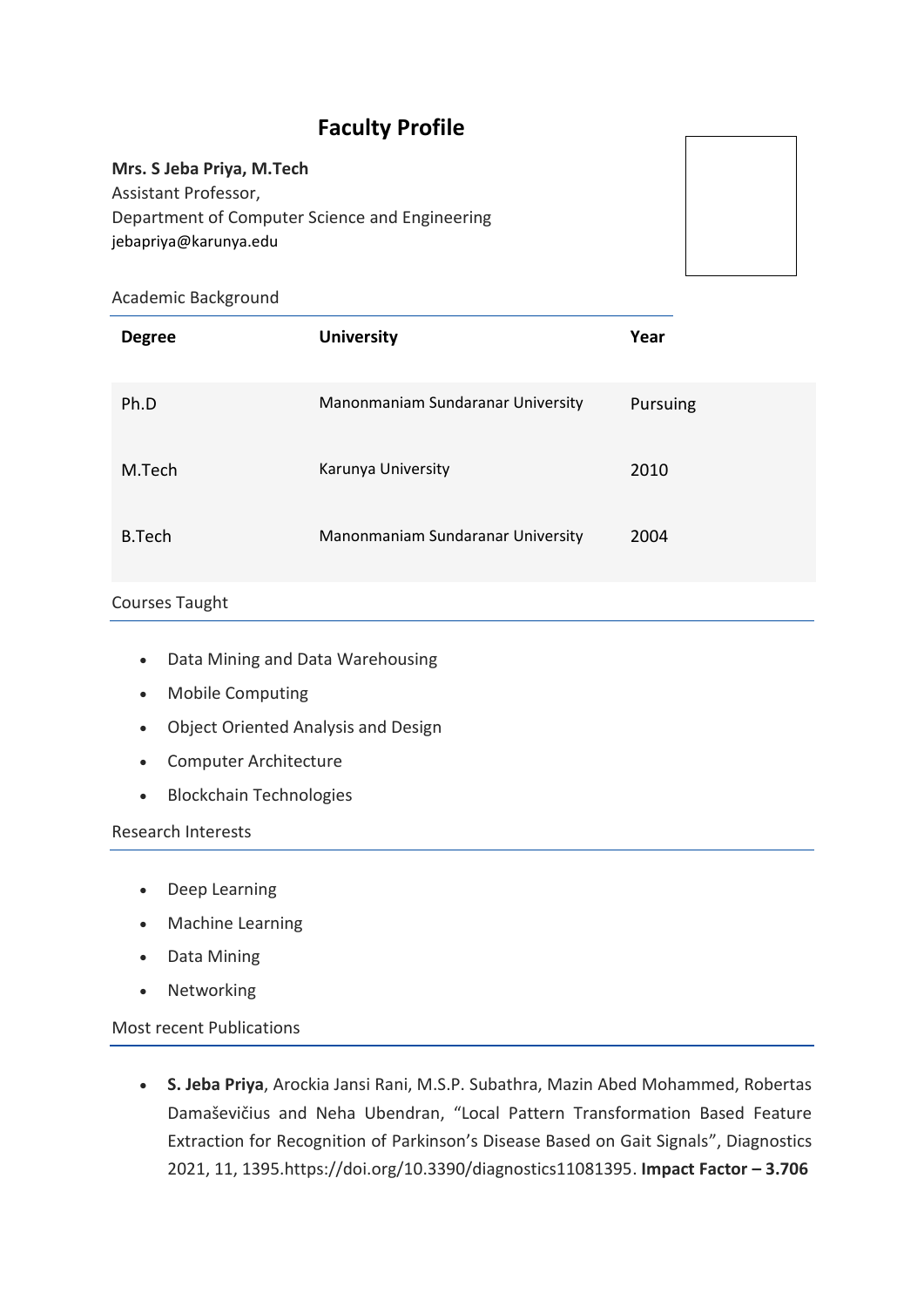- **S. Jeba Priya**, S. Joshua Jaistein, G. Naveen Sundar and T. Raja Sundrapandiyanleebanon, "Deep Learning based enhanced classification model for pneumonia disease", 4<sup>th</sup> International Conference on Smart Computing & Informatics, 9-10, October 2020.
- David S, Anand R.S., Sheikh **S, Jebapriya**, S, Andrew J, Xavier S.B, "A comprehensive overview on intelligent mechanical systems and its applications", Materials Today: Proceedings 37(2020), pp. 733-736
- Palmer. M, Kathrine. G.J.W, **Jebapriya. S**, "Comprehensive Analysis of Smart grid Security with Intelligent Machine Learning based Framework", 7<sup>th</sup> International Conferece on Adavnced Computing and Communication System, pp. 307-313, 2021.
- **S. Jeba Priya**, Arockia Jancy Rani, Shamila Ebenezer.A, Comprehensive study of Parkinson's disease prediction, *Journal of Green Engineering*, (2020) 10(4), pp.1762- 1775.
- **S. Jeba Priya**, Shamila Ebenezer.A, Madhu.T, Prediction of Parkinson 's disease using local ternary pattern for gait signals, 3<sup>rd</sup> International Conference on Smart Systems and Inventive Technology, (2020), pp 545-549.
- **S. Jeba Priya**, Naveen Sundar, Narmadha Utilization of Data Analytics-based Approaches for Hastle-Free Prediction Parkinson's Disease, *Advances in Intelligent Systems and Computing*, (2020) 1040, pp. 53-58.
- **S. Jeba Priya**, Arockia Jancy Rani, Soundarya, Diagnosis of Parkinson's Disease using Fast Fourier Transforms, 5<sup>th</sup> International Conference on Devices, Circuits and Systems, 2020, pp. 198-202.
- **S. Jeba Priya**, Arockia Jancy Rani, Neha Ubendran, Improving the prediction accuracy of Parkinson's disease based on pattern techniques, 5<sup>th</sup> International Conference on Devices, Circuits and Systems, 2020, pp. 188-192.
- Ebenezer, A, S., **Jebapriya S.**, Raja Bose, B.J., "Predictive analysis of cryptocurrencies for developing an interactive cryptocurrency chatbot using IBM Watson assistant" International Journal of Innovative Technology and Exploring Engineering (2019) 8(10), pp. 436-447.
- **Jebapriya, S.**, David, S., Kathrine, J.W., Sundar, N. "Support vector machine for classification of Autism Spectrum Disorder based on abnormal structure of Corpus Callosum" International Journal of Advanced Computer Science and Applications, (2019) 10(9), pp. 489-493.
- Vikinthwitman, C., **Jebapriya, S.**, Debu, B., Sharma, P., Bennisamprakash, "Identification of weeds on crop lands for site specific spraying" International Journal of Innovative Technology and Exploring Engineering, (2019), 8(5), pp. 117-123.